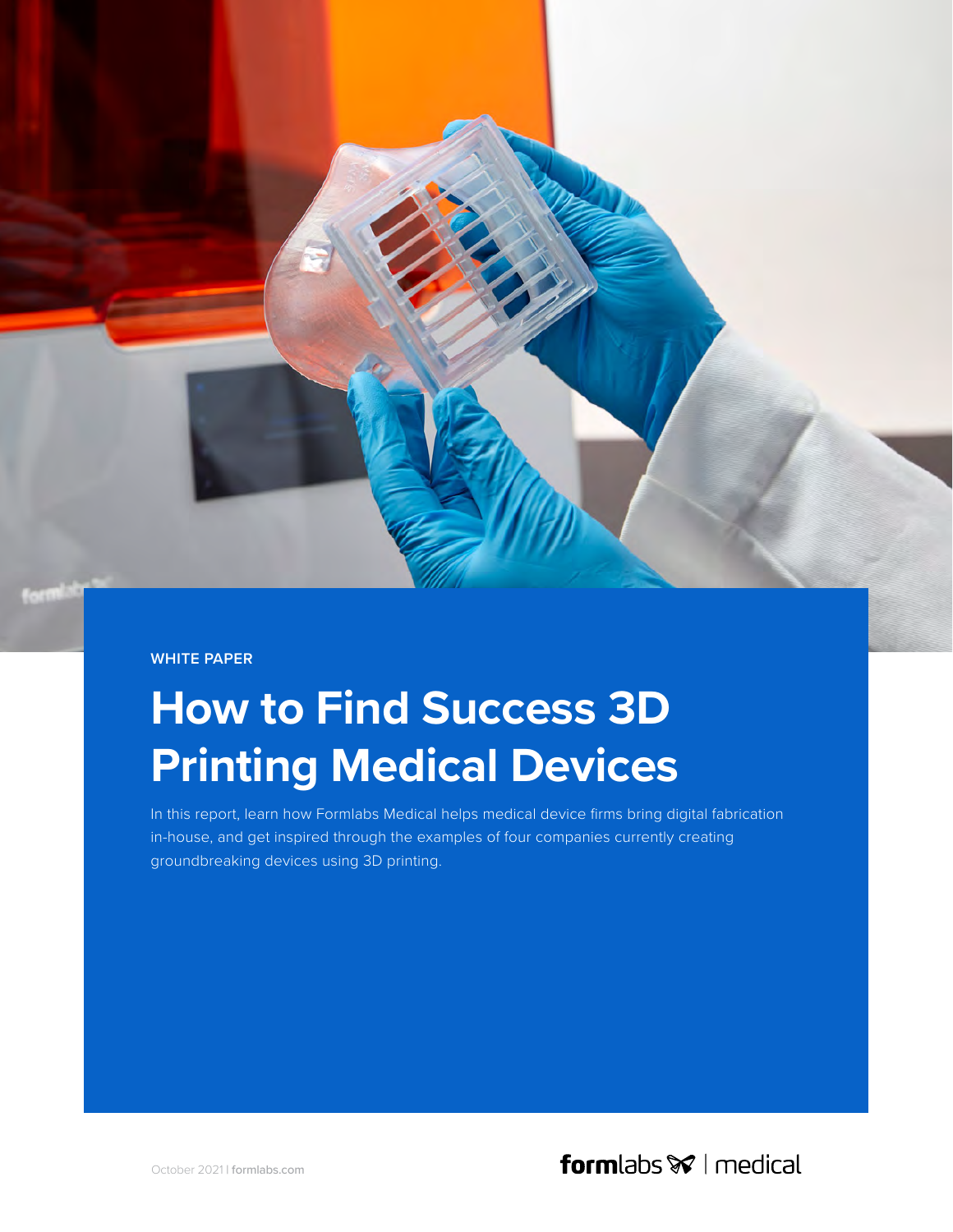# **Contents**

| Formlabs Medical, Driving Innovative Solutions  4                      |
|------------------------------------------------------------------------|
| restor3D: The Next Generation of 3D Printed Surgical Instruments  8    |
| <b>Coalesce Product Development:</b>                                   |
|                                                                        |
| Tension Square: Production Ready Quality  12                           |
| VO2 Master: 3D Printing The Next Generation Of Metabolic Analyzers  14 |
| Ready To Invest in Formlabs Medical 3D Printing?  17                   |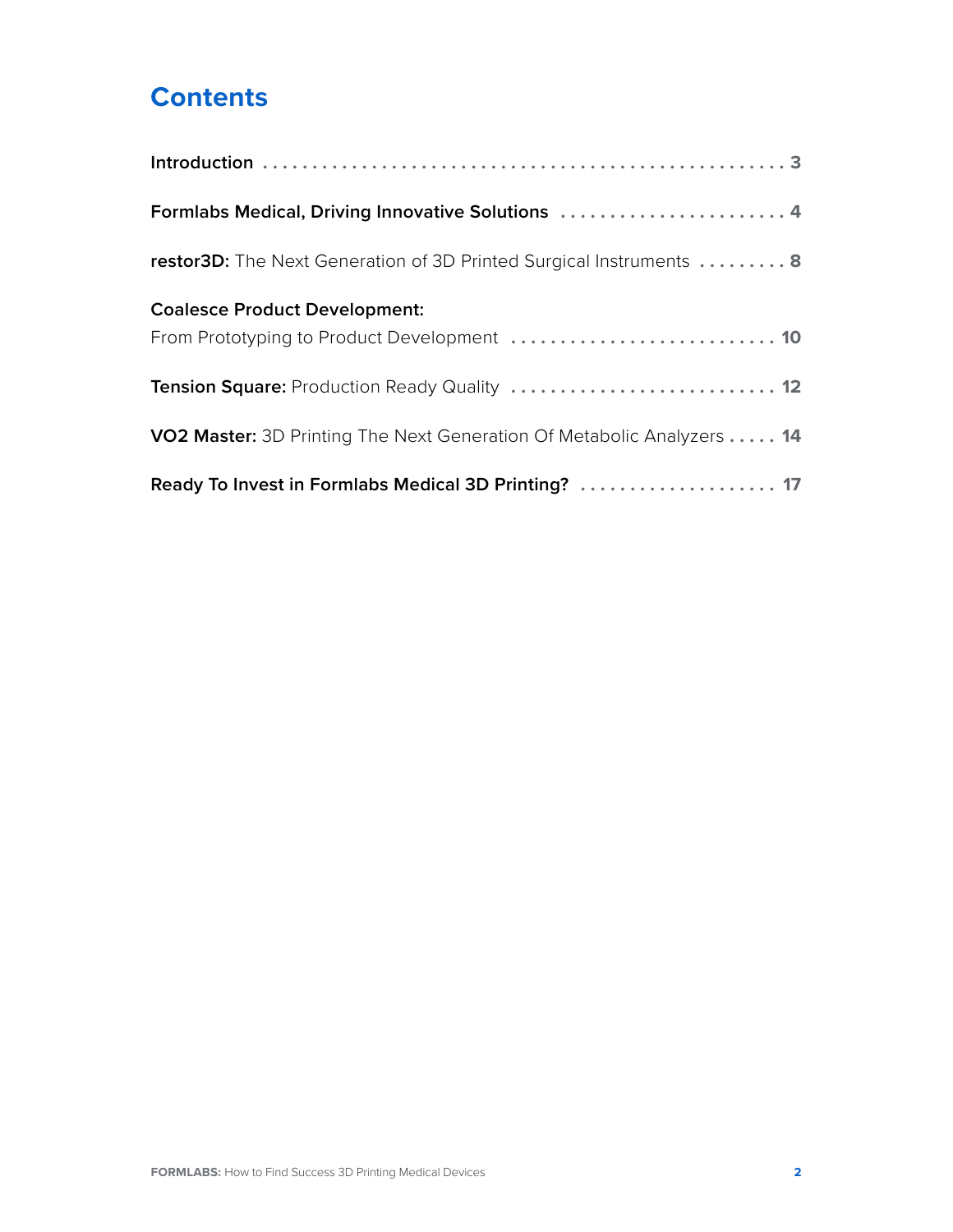# <span id="page-2-0"></span>**Introduction**

3D printing has been driving innovative solutions and impacting development of medical devices for decades. As 3D printers have become more affordable, and investments in machines and materials accelerate, more companies are gaining access to 3D printing to disrupt the status quo of the healthcare industry.

Formlabs 3D printing brings digital fabrication in-house, minimizing cost and time to enable more nimble product development and more personalized care from R&D all the way through to production.

In this report, we will review the solutions Formlabs Medical offers to medical device firms, discuss four companies currently creating groundbreaking devices, and explain why 3D printing has been vital to their success. By the end of the report, you should have a strong idea of what is possible by bringing Formlabs 3D printing capabilities in-house for medical device design and manufacturing.

In this report, you will meet:

- 1. [restor3D,](https://www.restor3d.com/) a company enabling surgeons to repair and reconstruct the human body by uniting 3D printing, biomaterials, biomechanics, and AI.
- 2. [Tension Square,](https://www.tensionsquare.com/) a small business aiming to prevent improper treatment and occlusion of the thoracic catheter, an issue often linked to death in combat and trauma.
- 3. [VO2 Master Health Sensors,](https://vo2master.com/) a company developing a portable metabolic analyzer that is leaps ahead of traditional stationary devices.
- 4. [Coalesce Product Development](https://www.coalesce.co.uk/), creators of a portfolio of novel and affordable inhalation devices.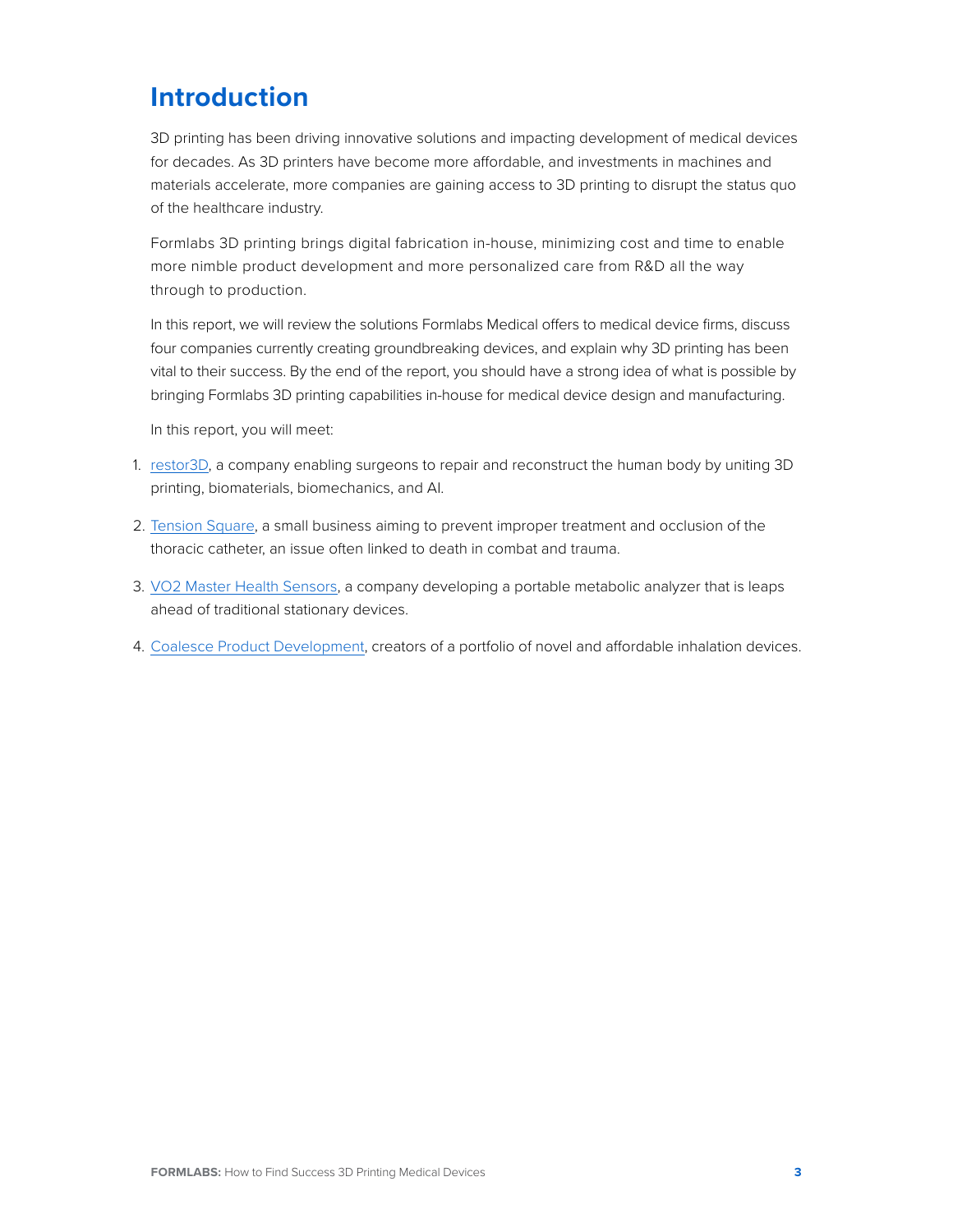<span id="page-3-0"></span>

## **Formlabs Medical, Driving Innovative Solutions**

A growing number of companies around the world are choosing to invest in Formlabs Medical solutions to help accelerate development of cutting edge medical devices. Let's take a closer look at some of the advantages of Formlabs Medical for medical device firms:

#### Scales With You



*Easily create a large printing fleet with Formlabs 3D printers*

Start as small as you like and add printers and capacity as you grow, giving your printing fleet the flexibility it needs to meet demand.

The extensive Formlabs material library means that just one machine can serve multiple purposes at the same time, printing biocompatible devices one day, and paintable representational (lookslike) prototypes the next.

**Case Study:** [Coalesce originally invested in the Form 2 to create looks-like prototypes for](#page-9-1)  [generic-branded inhalers. Using Formlabs 3D printers, Coalesce Product Development has](#page-9-1)  [shortened lead times for its medical device's casework by 80–90 percent, and achieved 96](#page-9-1)  [percent cost reduction. Over time, they scaled their fleet by investing in the Form 3.](#page-9-1)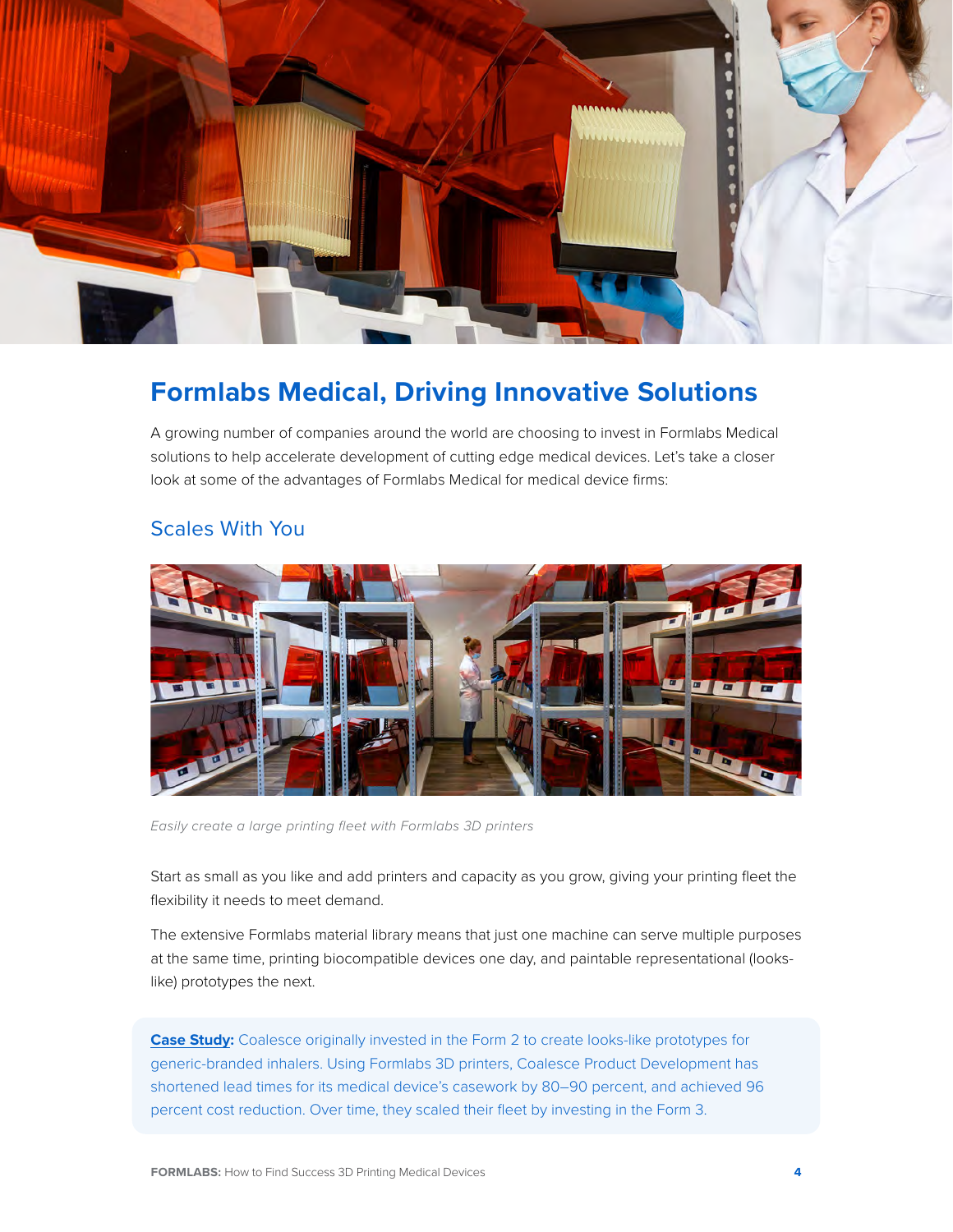



*Print end-use medical devices with a Formlabs 3D printer.*

## Production-Ready Quality

The Formlabs 3D printing ecosystem provides accurate, nonstop printing at a fraction of the cost of the competition. For businesses big and small, it's never been easier or more affordable to bring cutting-edge, professional-quality SLA and SLS 3D printers in-house for medical device development and manufacturing.

**Case Study:** [Mychael Oversteet founded Tension Square, a company dedicated to creating](#page-11-1)  [a device which holds a needle decompression secure in place, while preventing damaging](#page-11-1)  [kinking, folding, or dislodgement. After years of R&D, he is now printing the final end-use device](#page-11-1)  [on his Fuse 1 SLS 3D printer.](#page-11-1)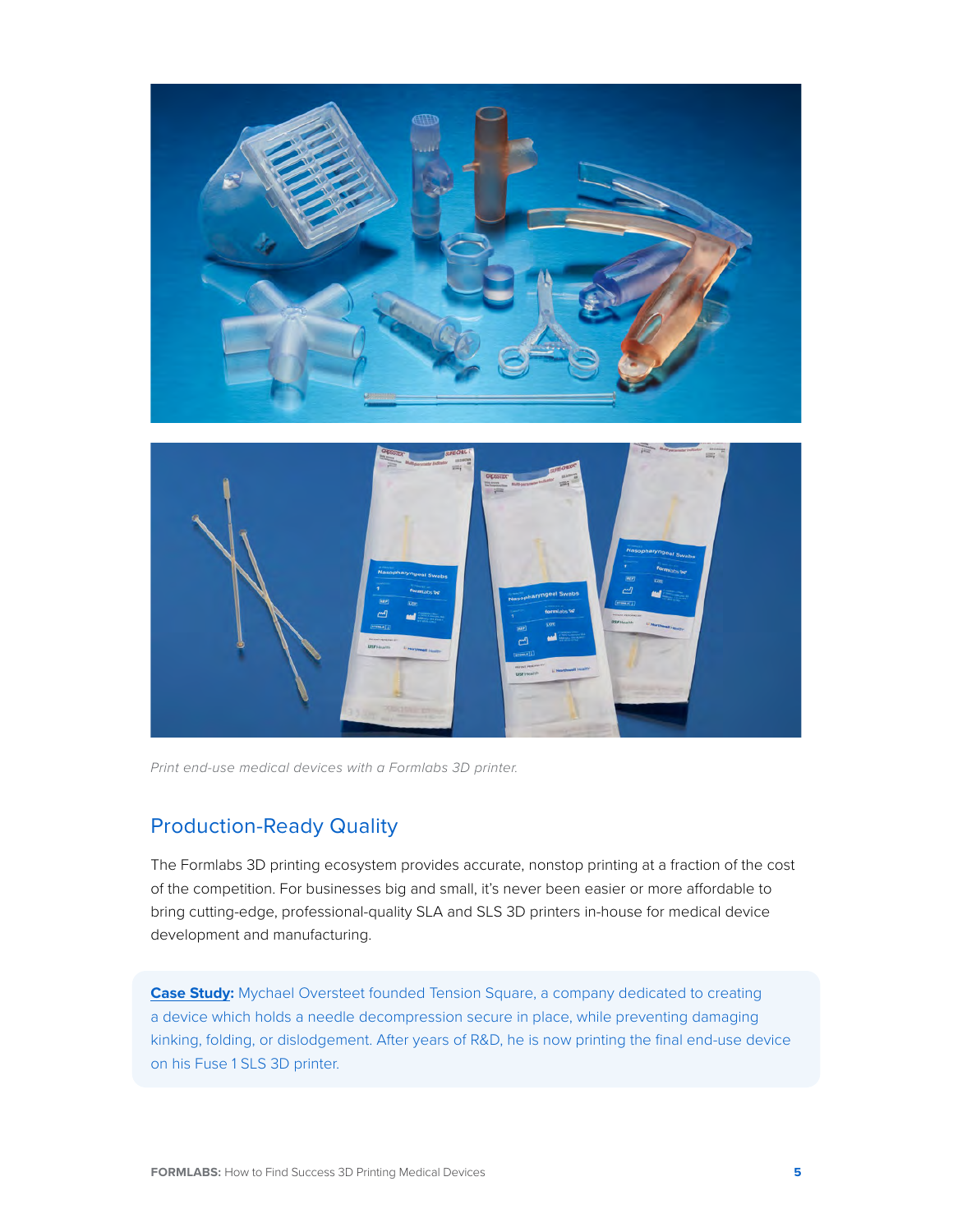#### Sterilizable & Biocompatible



*A range of biocompatible devices printed on a Formlabs 3D printer.*

At Formlabs, we develop and manufacture our own sterilizable, biocompatible materials in an ISO 13485 certified facility. These materials empower firms to create biocompatible parts for testing with patients, accelerating the development process by allowing a seamless transition from prototyping to evaluation. Whether it is creating durable, wearable ready devices, or strong devices safe for mucosal membrane contact, the Formlabs biocompatible library was created for medical device firms big and small.

**Case Study:** Creating the next generation of 3D printed surgical instruments wasn't easy, and [restor3D needed access to a range of 3D printing materials, including biocompatible resins. Its](#page-7-1)  [surgical tools are a combination of metal and polymer parts, created to replace the fully stainless](#page-7-1)  [steel instruments many surgeons have used for their entire careers.](#page-7-1)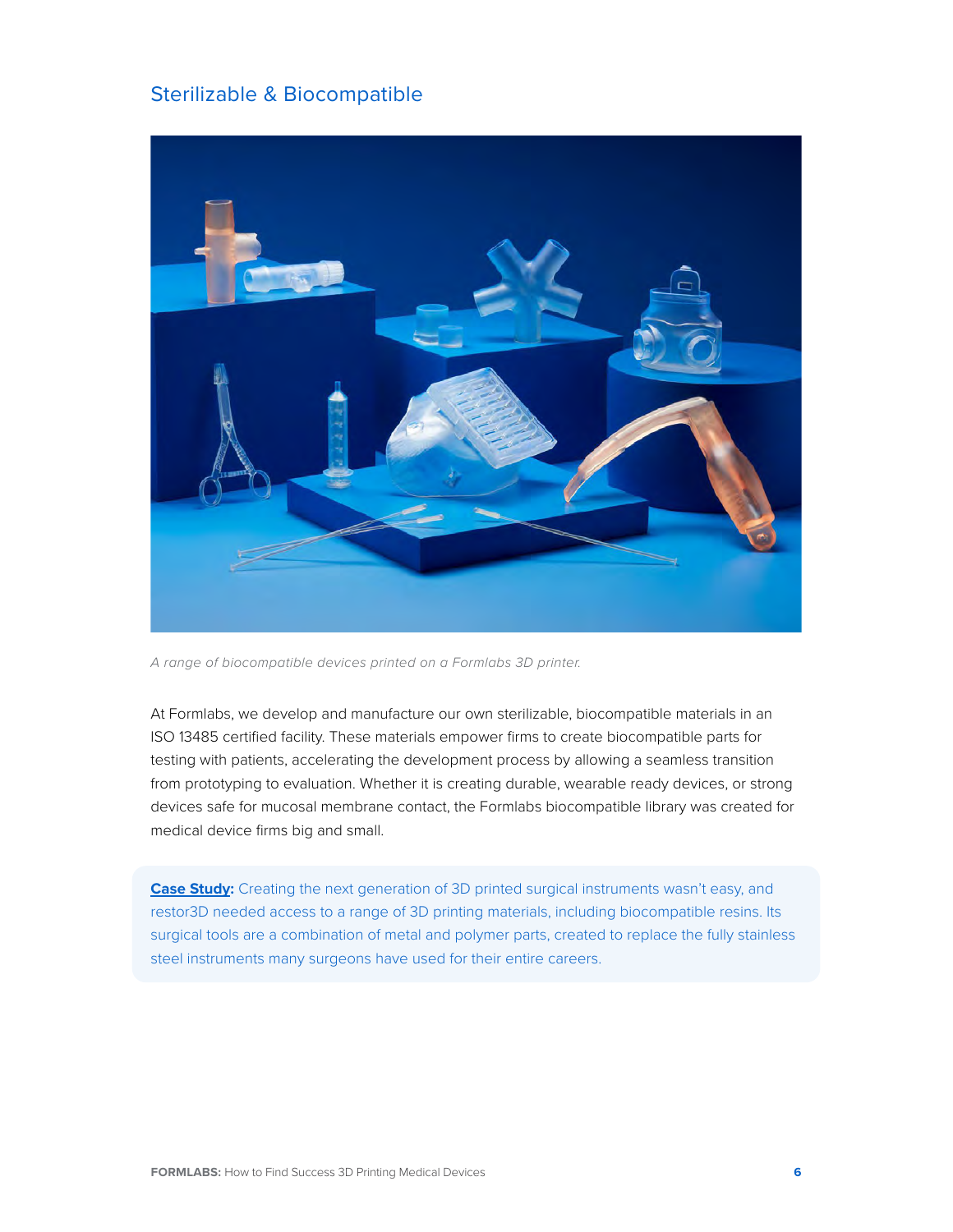#### Eliminate Outsourcing For Prototyping



*Bring manufacturing in-house with 3D printing.*

Rapid prototyping with affordable in-house desktop 3D printers empowers businesses to create prototypes within a day and carry out multiple iterations of design, size, shape, or assembly based on results of real-life testing and analysis, helping you to bring better products to market faster.

**Case Study:** [In order to create a better metabolic analyzer, O'Brien and his team at VO2 Master](#page-13-1)  [Health Sensors turned to in-house 3D printing with Formlabs to print end-use parts, create](#page-13-1)  [custom tooling, and to rapidly prototyping parts. The result is the VO2 Master Analyzer, a small,](#page-13-1)  [lightweight VO2 analyzer that doesn't require cumbersome backpacks, cables, or gas tanks](#page-13-1)  [traditionally used in VO2 Max testing.](#page-13-1)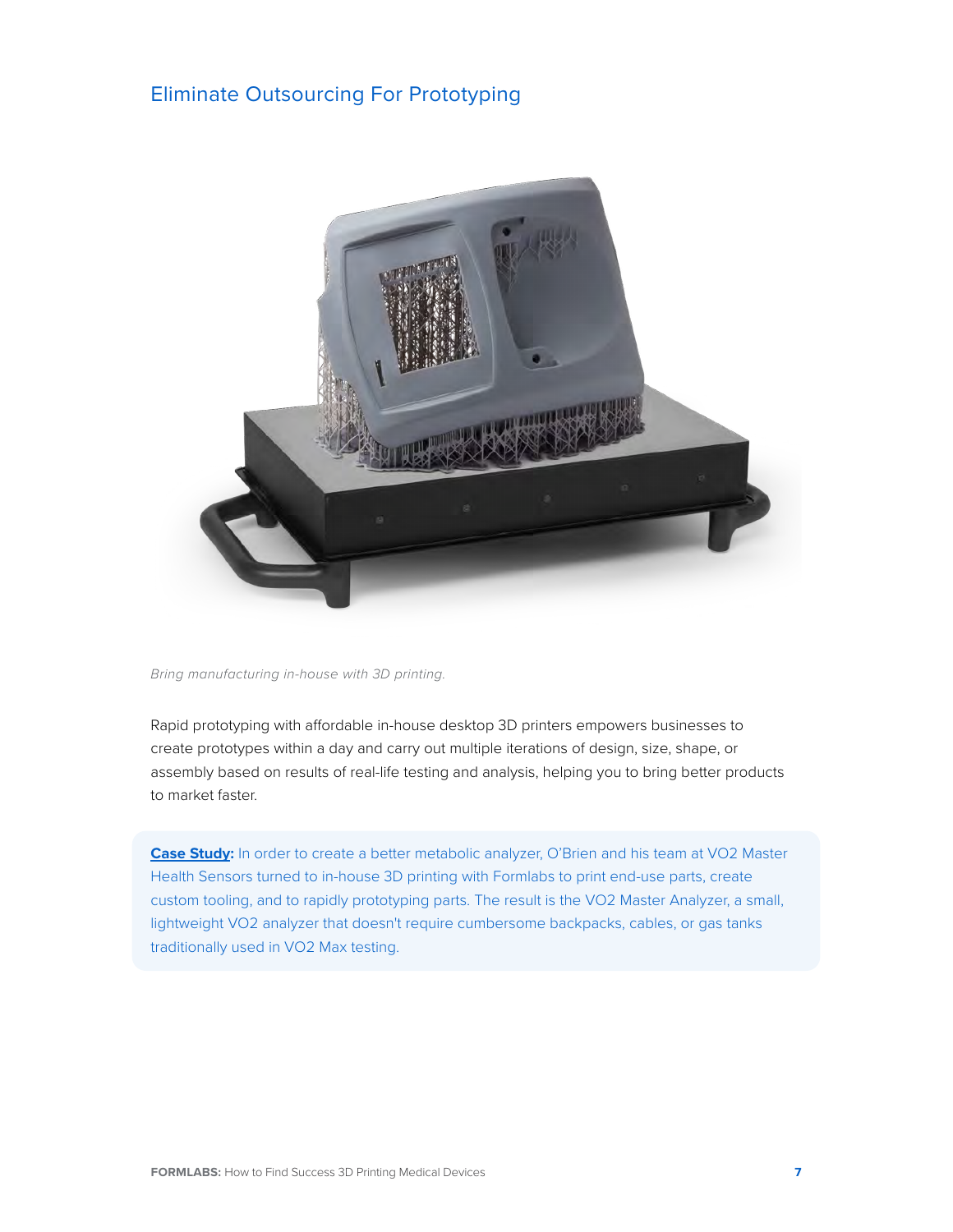<span id="page-7-0"></span>

## <span id="page-7-1"></span>**restor3D:** The Next Generation of 3D Printed Surgical Instruments

restor3d is on a mission to empower healthcare providers who repair and reconstruct the human body. It has pursued an approach driven by additive manufacturing due to the design freedom and affordability of 3D printing, which offers a path to disrupt traditional medical markets. The restor3d team drives innovation in precision surgery by changing the way both implants and surgical instruments are developed and delivered. The company was co-founded in 2017 by distinguished entrepreneur, orthopedic surgery professor, and highly-cited materials scientist and engineer Ken Gall.

restor3d leverages 3D printing capabilities to drastically improve surgical care delivery by printing procedure-specific polymer instrumentation that is tailored to cervical spine implants. With over 132,000 anterior cervical discectomy and fusion (ACDF) procedures performed per year in the United States, this massive market traditionally uses stainless steel instruments. These traditional instrumentation systems are slow to evolve, have significant upfront costs, and often present complications in the surgical workflow.

We spoke with Cambre Kelly, VP of Research and Technology at restor3d, to understand how the team tackled this ambitious endeavor, why they invested in Formlabs 3D printers, and understand what is next for restor3d.

restor3d has organically expanded their Formlabs printing fleet over the past three years. Today, restor3D has a fleet of 25 Formlabs printers, with 20 of them qualified for use in production full time, and five available for R&D. Using the same machines and materials for R&D and production established a seamless creation process for the engineering team.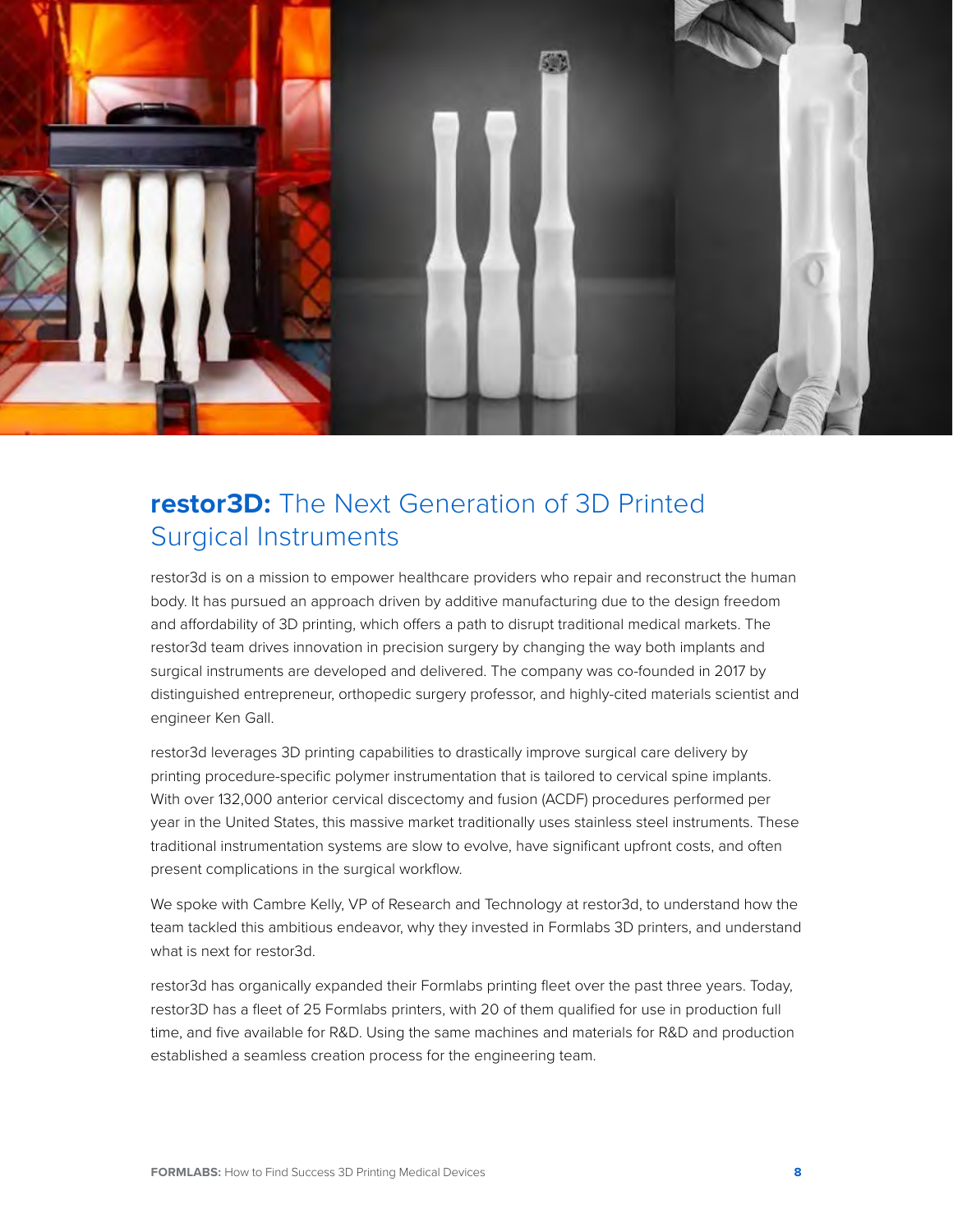## In-House Additive Manufacturing For Healthcare

There have been two major developments in recent years that has enabled restor3D to fundamentally change how spine surgeons operate: clinical interest in additive manufacturing solutions, and expanding 3D printing capabilities. Kelly told us, "I think the overall appetite for education from our surgeon users is growing, and they're excited about this technology. I think that they're starting to see the opportunities and the ability to apply this technology in what they're working on to solve some of the clinical problems."

The second advancement is evolving 3D printing capabilities. In recent years, in-house 3D printers have become reliable workhorses for medical device firms, with growing material libraries, quality systems, and ability to scale to production level output.

Formlabs printers meet the sweet spot for restor3D for a few reasons. One is the ability to scale on their own terms, adding additional printers to their 3D printing fleet over time. The plug and play nature of the Form 3B allows Restor3D to grow their manufacturing capabilities with demand, instead of having to invest a massive amount of capital upfront with a long return on investment. Second, the flexibility that comes with using the same machine and material during the development process allows the team to move machines into production when needed.

Kelly put it succinctly, saying "the two reasons we have stuck with Formlabs are production flexibility and the ability to incrementally scale. The investment into one of your printers is significantly less than investing half a million dollars to buy one metal printer. So over time we can continue to tack on to our Formlabs fleet as we need to scale incrementally, and do so in a sustainable way that doesn't require a huge capital investment upfront."

restor3d is comprised of a team of highly skilled biomedical engineers and material scientists who initially focused on 3D printed implants for cervical spine surgeries. But in developing these new implants, the team kept running up against a recurring issue: traditionally manufactured stainless steel instrument systems.

With a fleet of over 25 Formlabs 3D printers in its production line, restor3D is already printing the next generation of surgical tools. This procedure-specific, single packed sterile instrumentation system result in:

- Replacement of large, expensive surgical trays.
- Ability to iterate designs and quickly introduce new tools or features based on surgeon preferences.
- Dramatic reduction of supply chain and sterilization costs for hospitals.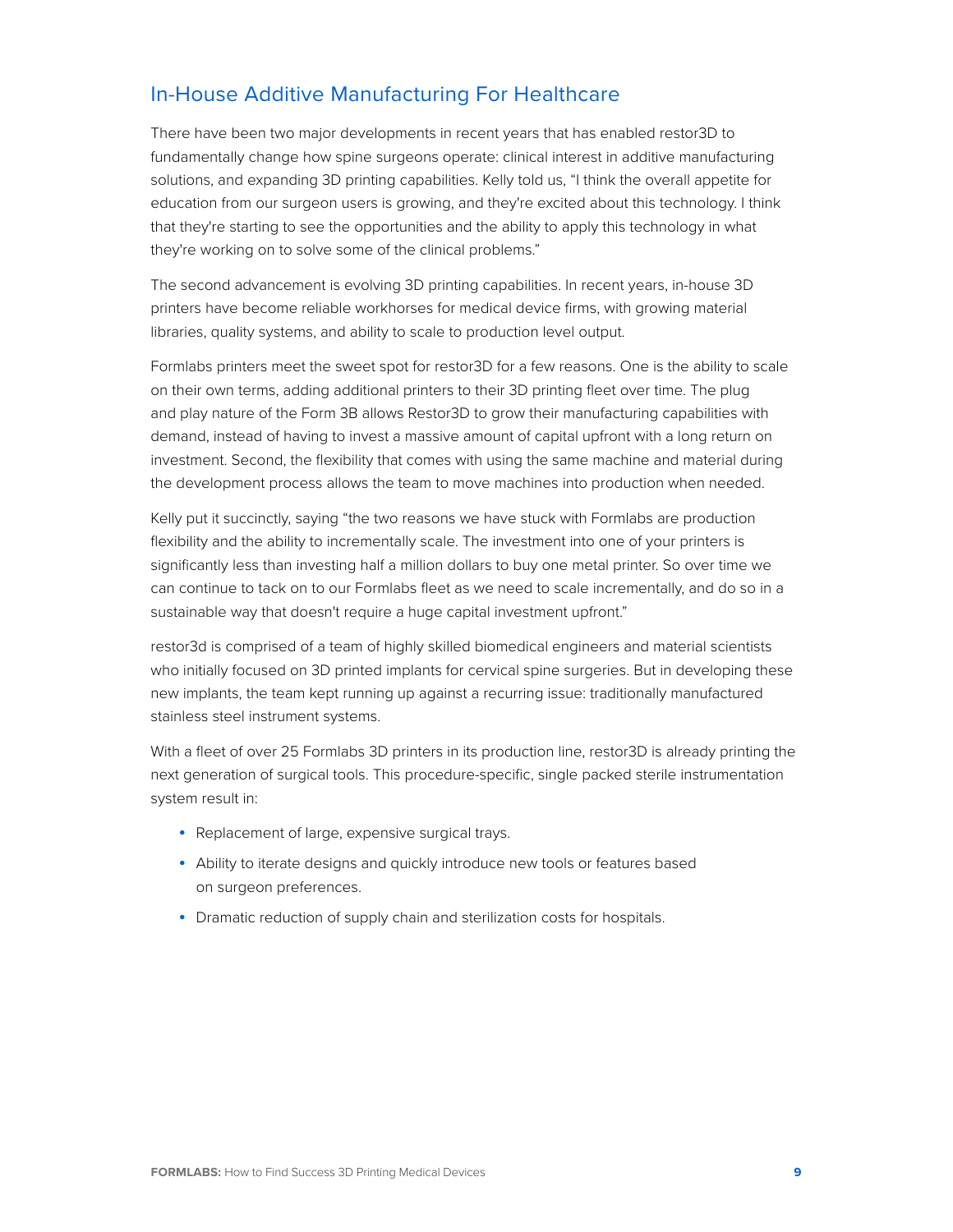<span id="page-9-0"></span>

# <span id="page-9-1"></span>**Coalesce Product Development: From Prototyping** to Product Development

According to the World Health Organization, an estimated 262 million people around the world suffer from asthma, leading to almost half a million deaths<sup>1</sup>. For sufferers of breathing issues such as asthma or Chronic Obstructive Pulmonary Disease (COPD), an inhalation device is required to make breathing easier. Inhaled medication can control asthma symptoms and allow people with asthma to lead a normal, active life. Unfortunately, access and affordability are barriers for many, especially the uninsured and those in lower income countries. Studies published in the Annals of American Thoracic Society and the Journal of Allergy and Clinical Immunology estimated the annual costs per person for asthma treatment between \$1,800 and \$4,900 for inhalers and medications prescriptions alone, including direct costs (e.g. medicine and visits to the doctor) -- and indirect costs (e.g. time off from work)<sup>2</sup>. A 2005 Health Costs Survey found that 44% of all people with asthma stopped taking their medicine or visiting the doctor in an effort to save money<sup>3</sup>.

[UK-based medical device company Coalesce Product Development](https://www.coalesce.co.uk/) seeks to address some of these issues. The company develops novel, innovative drug delivery devices including inhalers and injectors, for use in generic inhalation products that offer significantly better value than brand name alternatives that can cost over \$380<sup>4</sup> per month.

Inhalers need to be usable by a wide cross-section of society, from adolescents to elderly patients with comorbidities. Therefore, the precise size, shape, and user interface of each new inhaler needs to be very carefully designed and tested. In order to achieve this, the Coalesce

<sup>1</sup> https://www.who.int/news-room/fact-sheets/detail/asthma

<sup>2</sup> https://www.atsjournals.org/doi/full/10.1513/AnnalsATS.201703-259OC#readcube-epdf

<sup>3</sup> https://www.webmd.com/asthma/features/lowering-costs-asthma-treatment

<sup>4</sup> https://www.goodrx.com/blog/heres-why-asthma-inhalers-are-so-expensive/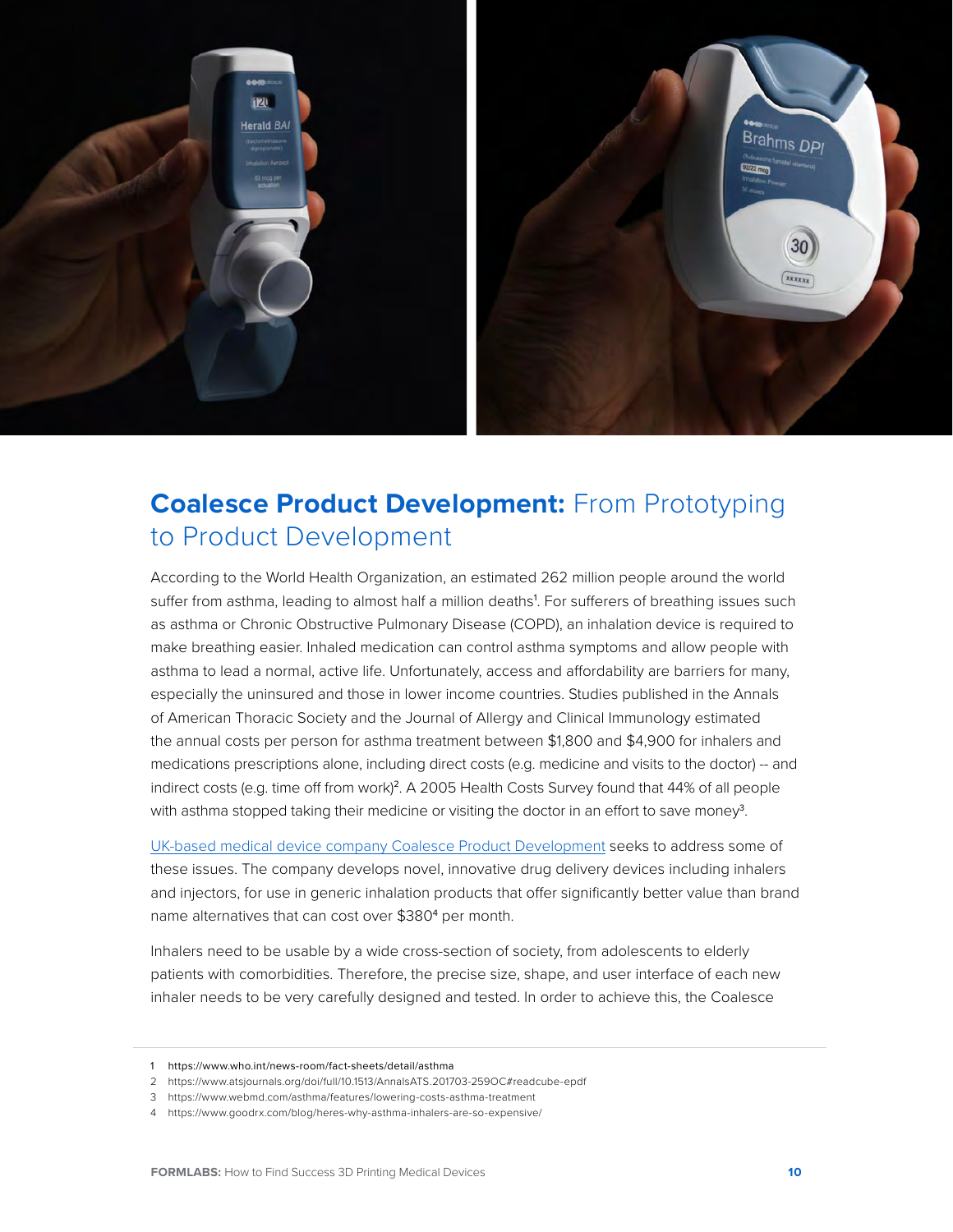team has turned to using in-house 3D printers to prototype, test, and create various devices in a multitude of different shapes and sizes. To test each product in development, the company also develops its own 3D printed test rigs, jigs, and fixtures.

We talked to [Vinnay Chhabildas,](https://www.linkedin.com/in/vinnay-chhabildas-35b03791/?originalSubdomain=uk) Industrial Designer at Coalesce, to learn how the team has expanded its use of 3D printing over the past five years, why they continue to invest in Formlabs to develop their medical devices, and which resins they use for different applications.

Initially, the 3D printed prototypes were used to develop the BPD's exterior architecture. When the design was stable, the printed parts were painted and taken to the Drug Delivery to the Lungs (DDL) conference, an annual gathering of pulmonary and nasal drug delivery specialists. The BPD prototypes looked so realistic that they were often mistaken for a final, end-use product.

Eventually, the same device prototypes were used in a pulmonary function clinical study. The results showed how much variation can occur between different uninstructed inhalation profiles.

Using third party vendors would have cost approximately 20 times more than the raw cost of printing the parts in-house. The caseworks of the BPD cost £11 to produce on the Form 2 compared to around £250 when outsourced. According to Chhabildas, however, the real benefit is the time saved: the parts took only eight hours to print and could be finished and painted within a few days. The same process would take an external contractor a week or two.

| <b>INHALER CASEWORK</b> | <b>IN-HOUSE 3D PRINTING</b> | <b>OUTSOURCED 3D PRINTING</b> |
|-------------------------|-----------------------------|-------------------------------|
| Cost                    | £11                         | £250                          |
| <b>Lead Time</b>        | 1 - 2 Days                  | 1 - 2 Weeks                   |

### Expanding In-House 3D Printing With the Form 3

After bringing most of their 3D printing in-house with the Form 2, and using the machines as workhorses for years, the team upgraded their fleet by purchasing three Form 3s.

Today, the team is running three Form 3s nonstop, five days per week, making them an inseparable part of the development process. Use cases for 3D printing have continued to expand, with the team now printing tooling to help test their devices. An example is printing different mouth pieces in BioMed Clear Resin, a biocompatible, skin safe material, for patient trials. 3D printing allows the team to skip the creation of expensive injection molded plastic parts.

Using Formlabs 3D printers, Coalesce Product Development has shortened lead times for its

medical device's casework by 80–90 percent, and achieved 96 percent cost reduction. Over time they have continued to invest in and expand 3D printing applications, putting them on the leading edge of inhalation product development.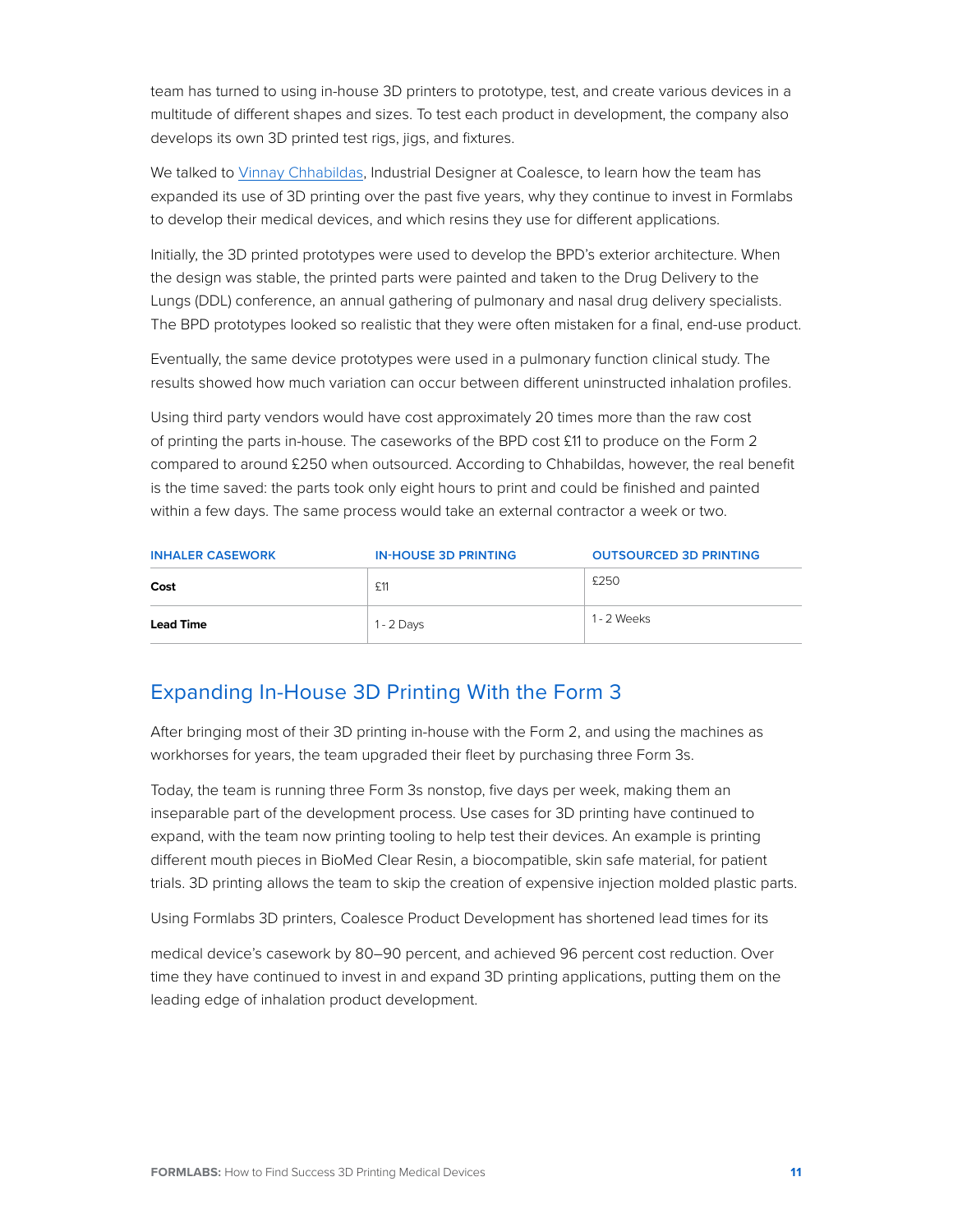<span id="page-11-0"></span>

## <span id="page-11-1"></span>**Tension Square: Production Ready Quality**

A pneumothorax (noo-moe-THOR-aks), or collapsed lung, occurs when air leaks into the space between the lung and chest wall. The buildup of pressure inside the pleural cavity pushes on the exterior of the lung and causes it to either partially or completely collapse. Often originating from blunt or penetrating chest trauma, tension pneumothorax is a common injury associated with tactical military combat which results in respiratory distress and, if not properly treated, can be fatal. Published literature describes 15% of all wartime injuries as chest-related and, according to Tension Square, PTX is the third leading cause of death during combat and trauma.

Mychael Overstreet, a military veteran, and paramedic has been exposed to such cases regularly while on duty in the US and abroad. Once inserted into the chest wall, the rigid decompression needle is removed and a flexible angiocatheter is left in place, allowing pressure to release from the pleural cavity. Overstreet, like many medical professionals and combat medics before him, found that kinking and dislodging of the flexible catheter was a common problem that decreased the effectiveness of treatment and often proved fatal. Drawing from these experiences, Overstreet founded Tension Square and developed a device designed to hold an angiocath in place during PTX treatment, without the risk of kinking, occlusion, or dislodging. This innovative military veteran saw a need, came up with a solution and after years of R&D, he is now printing the final end-use device on his Fuse 1 SLS 3D printer.

According to Overstreet, "I've gone to medical trade shows where people come up to me and ask how I built the Tension Square, because they've been trying to solve this problem for a long time. But until recently, the technology wasn't there. We happened to be working on this at the right time, and had access to the right 3D printers."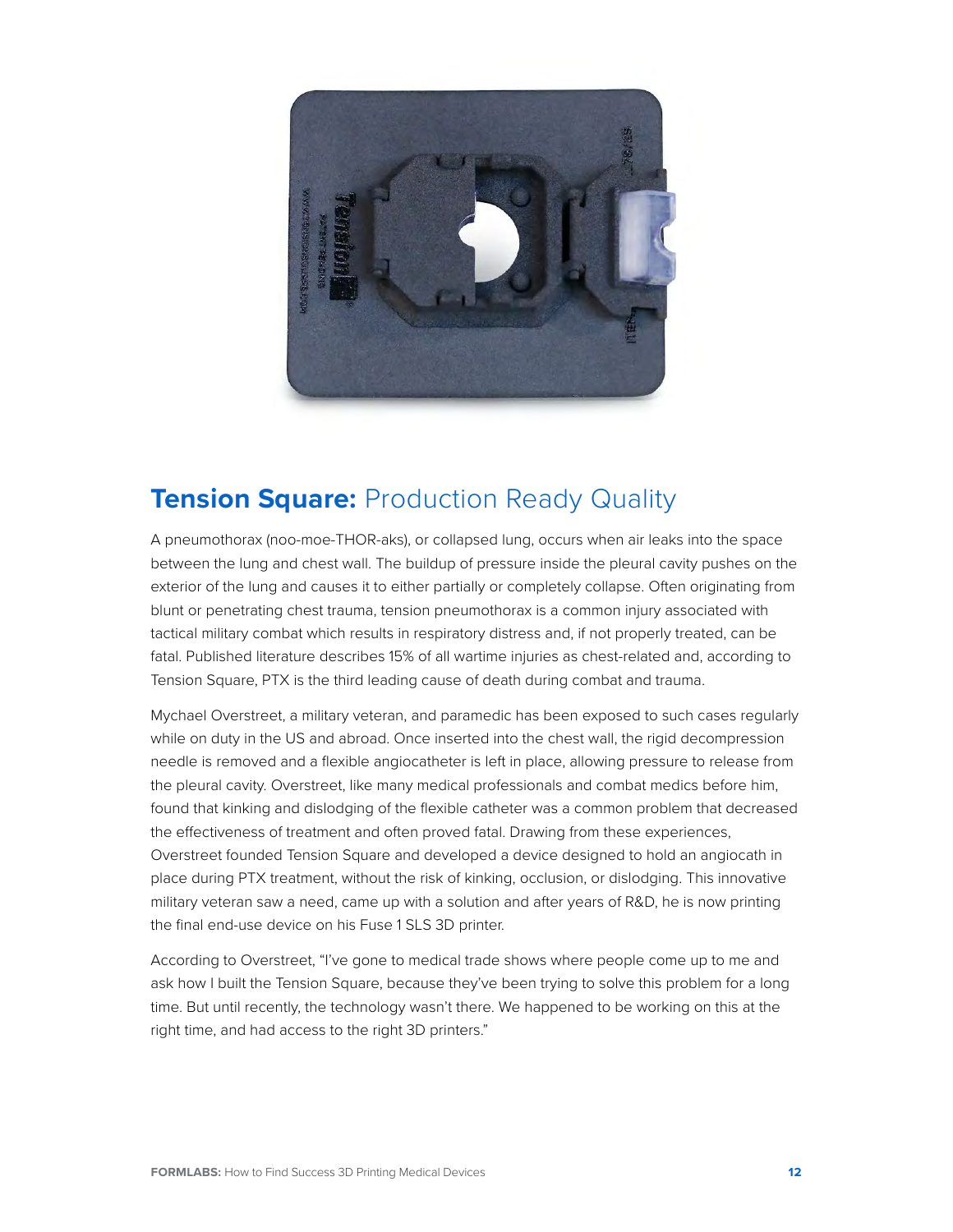## Bringing SLS 3D Printing In-House With the Fuse 1

After purchasing the Fuse 1 in early 2021, Overstreet, who did not have engineering experience, was excited to get started, saying "as soon as I got the Fuse 1, I took the stickers off, followed the instructions on the screen, and started printing immediately. It was easy." He quickly realized that nylon would work better than other 3D printing materials. After a few prints, the design was coming together quickly, saying that "the Fuse 1 was so important for finalizing the design. The ability to print parts in place that move, like the hinges, that changed everything for us. I would not have been able to design that for myself." With the Fuse 1 on his workbench, Overstreet was able to finalize his design and rapidly move towards production of his medical device. According to him, "we tried multiple resins on the Form 3, but even the Tough 1500 Resin wasn't meeting our needs. The Nylon 12 material, and the support I could get from the Formlabs team, are really the top two reasons I bought the Fuse 1."

Having already spent years developing the Tension Square, Overstreet moved to quickly finish his design, saying "since this Fuse 1 design came about, we've been moving forward at 200% speed. Things are moving faster now, the post-processing, the printing, everything compared to when we tried to make these on the SLA machines. The design we are going into production with is version V. We almost went through the entire alphabet with prototypes."

For Overstreet, not only is he launching a new medical device, but also his first small business. Despite the ups and downs, he is excited about the next phase of the company, and getting his device into the hands of medical professionals. He noted that "the first few years, it was a lot of learning, it was difficult, but now we're here. I'm an airman, a firefighter, a paramedic, but not an engineer."

After dozens of prototypes, user feedback, and field testing, the team is ready to move into small-batch production. Overstreet said, "our goal is to use the Fuse 1 for production. I don't like middlemen, we want to cut them out of the process and stop outsourcing. And after all the prototyping we printed in-house, we know we can do production, too."

Overstreet is printing two end-use parts on the Fuse 1: the base and the housings. The Fuse 1, when properly packed, is able to deliver 125 base-units for the Tension Square per print cycle. For the housings, Overstreet felt comfortable with 90 parts in a single print, which takes approximately 25 hours. This means batches can be started in the morning, and will be finished at the start of the next working day.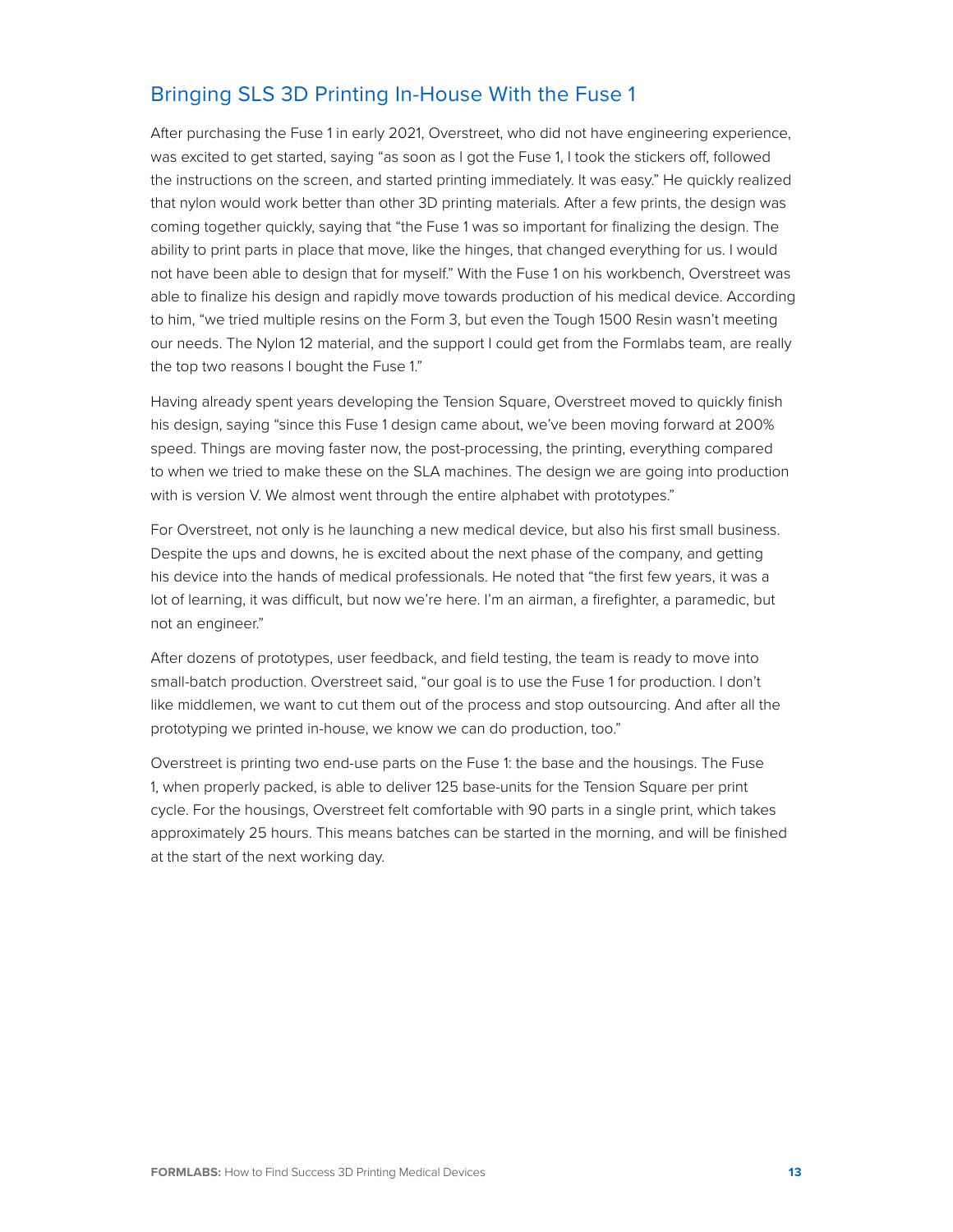<span id="page-13-0"></span>

# <span id="page-13-1"></span>**VO2 Master:** 3D Printing The Next Generation Of Metabolic Analyzers

Peter O'Brien remembers his triathlon coach using a large, clunky machine to measure VO2 levels, which refers to how much oxygen your body can absorb and use. Thinking there must be a better way to measure athletic performance, O'Brien and Dr. Andrew Sellars later founded VO2 Master Health Sensors to create the next generation of metabolic analyzers. After a few years of research, prototyping, and clinical trials, O'Brien tackled the problem of creating a portable metabolic analyzer that was easier to use and more affordable than established machines.

In order to create a better metabolic analyzer, O'Brien and his team turned to in-house 3D printing with Formlabs to print end-use parts, create custom tooling, and to rapidly prototype parts. The result is the VO2 Master Analyzer, a wearable VO2 analyzer; a small, lightweight face worn mask which doesn't require a backpack, cable, or gas tank.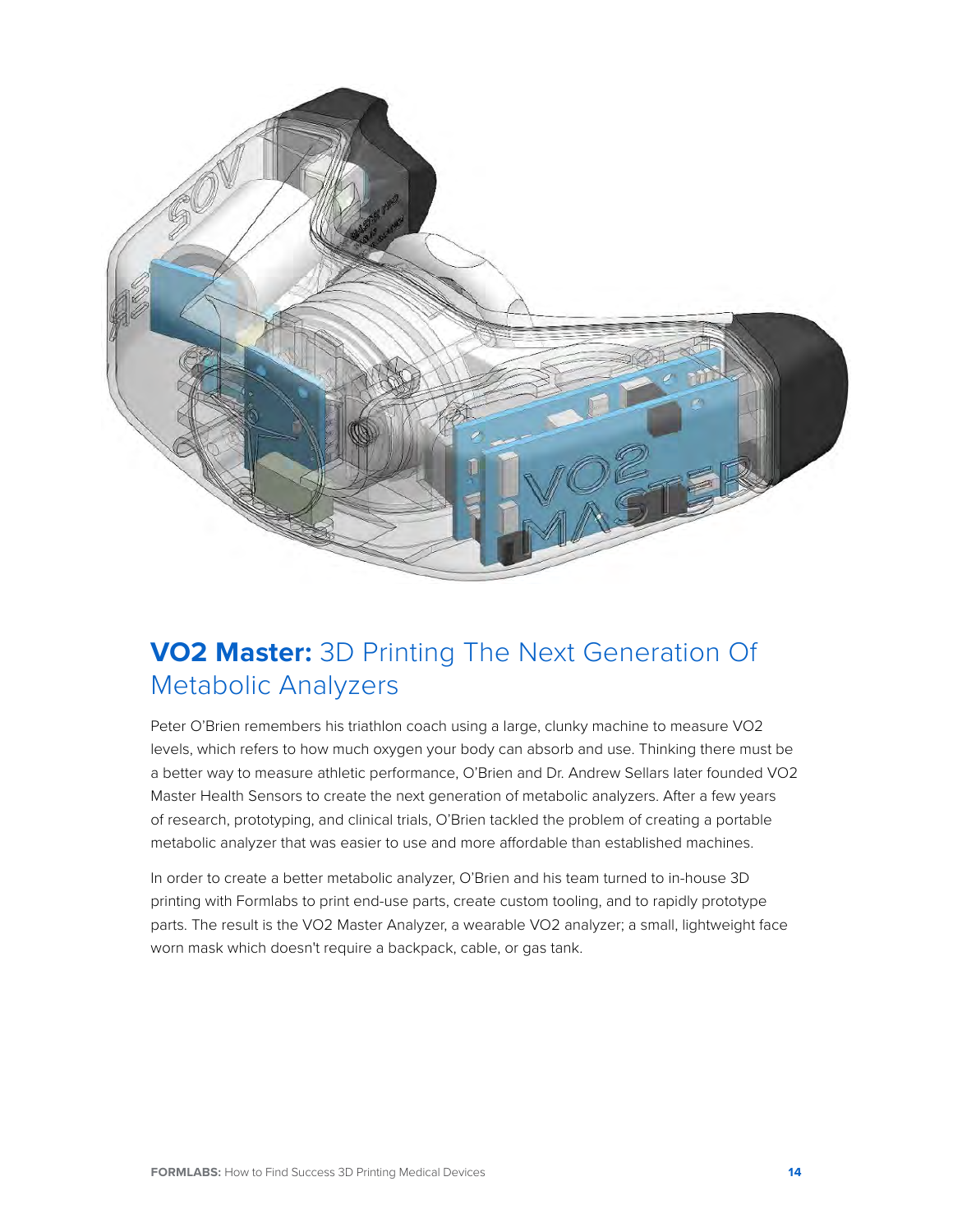#### 3D Printing End-Use Parts and Tools at Scale



To create and ship the VO2 Master Analyzer, O'Brien deployed 3D printing for end-use production. Originally, the team was making the outside shell of the mask in White Resin. Now, the shells are printed in Tough 1500 and painted white before being fastened to the mask, to improve surface finish, emboss coloration, and durability. Formlabs' material library was a selling point for O'Brien, saying "other companies don't have the material library to compete. Overall, we just feel like Formlabs has the best product on the market."

Tough 1500 Resin is a resilient material which simulates the strength and stiffness of polypropylene. According to O'Brien, Tough 1500 Resin is a "robust functional equivalent to injection molding plastics. It meets all of the requirements for this application. We really needed something that had similar properties of standard 3D printing materials, but could also survive drops." And by printing the shell upside down, the team has eliminated the need for support structures on the outer-wall, leaving a smooth finish for them to paint white.

As VO2 Master Health Sensors has scaled, they have ordered additional Form 3s to keep up with production. The company runs a fleet of Form 2 and Form 3s all week in 20 hour cycles, meaning a new batch is ready for employees each and every morning.

For cutting edge applications like the VO2 Master Analyzer, it is often necessary to create custom tools to create or validate a design. During production, the team creates custom jigs to hold the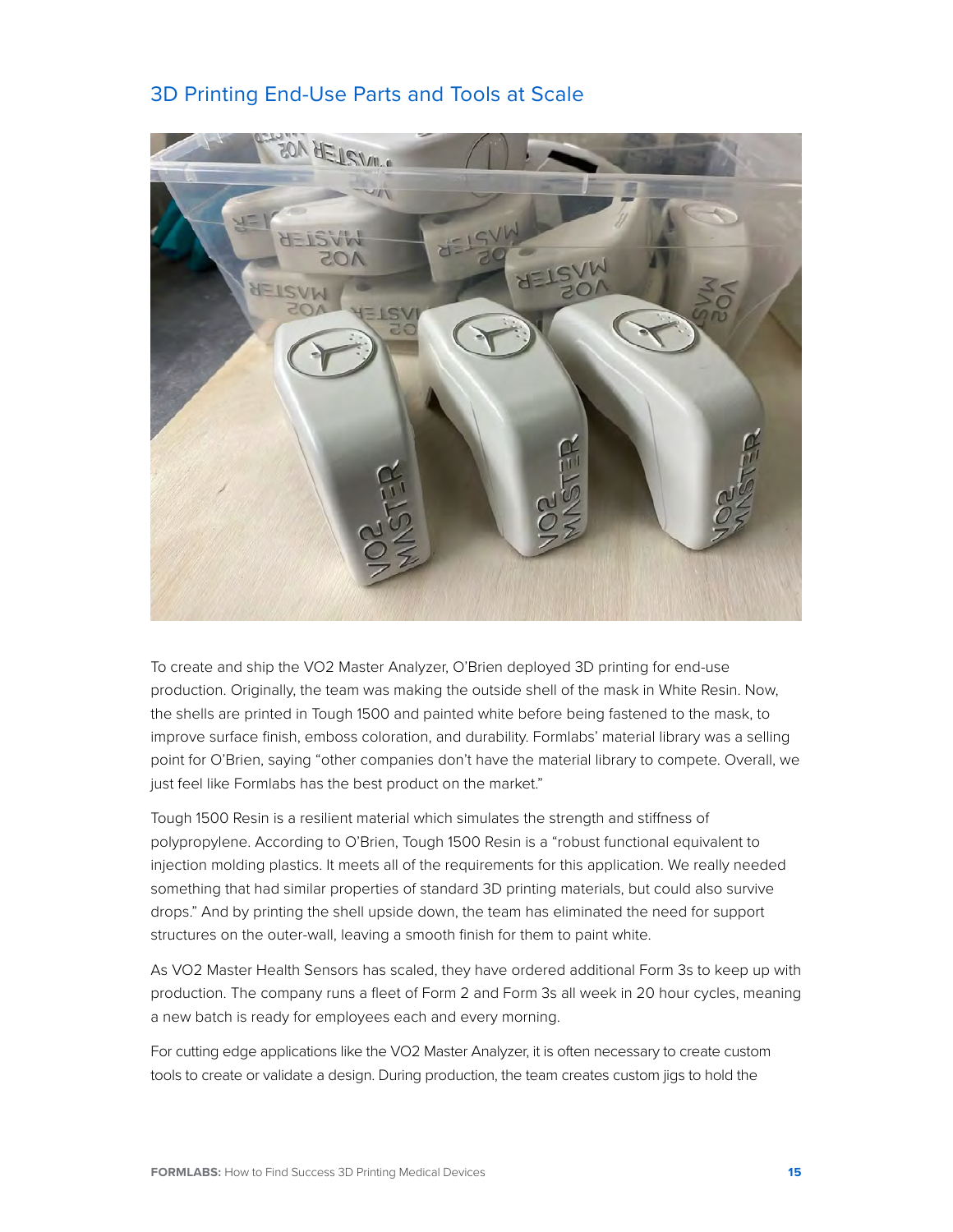device level as it is being assembled. This is especially easy with 3D prints, because "we already have the CAD file, so we can create a custom base, and then print it knowing it will fit the device" said O'Brien. This type of tooling may seem small, but it simplifies and speeds up in-house production. Custom made tooling highlights the versatility of equipping engineers and designers with 3D printers.

The VO2 Master team is also building a multitude of silicone molds in Clear Resin, which are used to make batches of clear silicone nubs for the headset. Torque testers are also made inhouse, all using the same fleet of printers used for R&D and end-product. O'Brien said, "there are other ways to do some of this testing, but it's just so easy and convenient to print custom parts. Plus, it's really cheap". This type of integration of 3D printing also shields small businesses from supply shocks, meaning they can design and produce their own tooling in-house, reducing reliance on other firms or outsourcing.